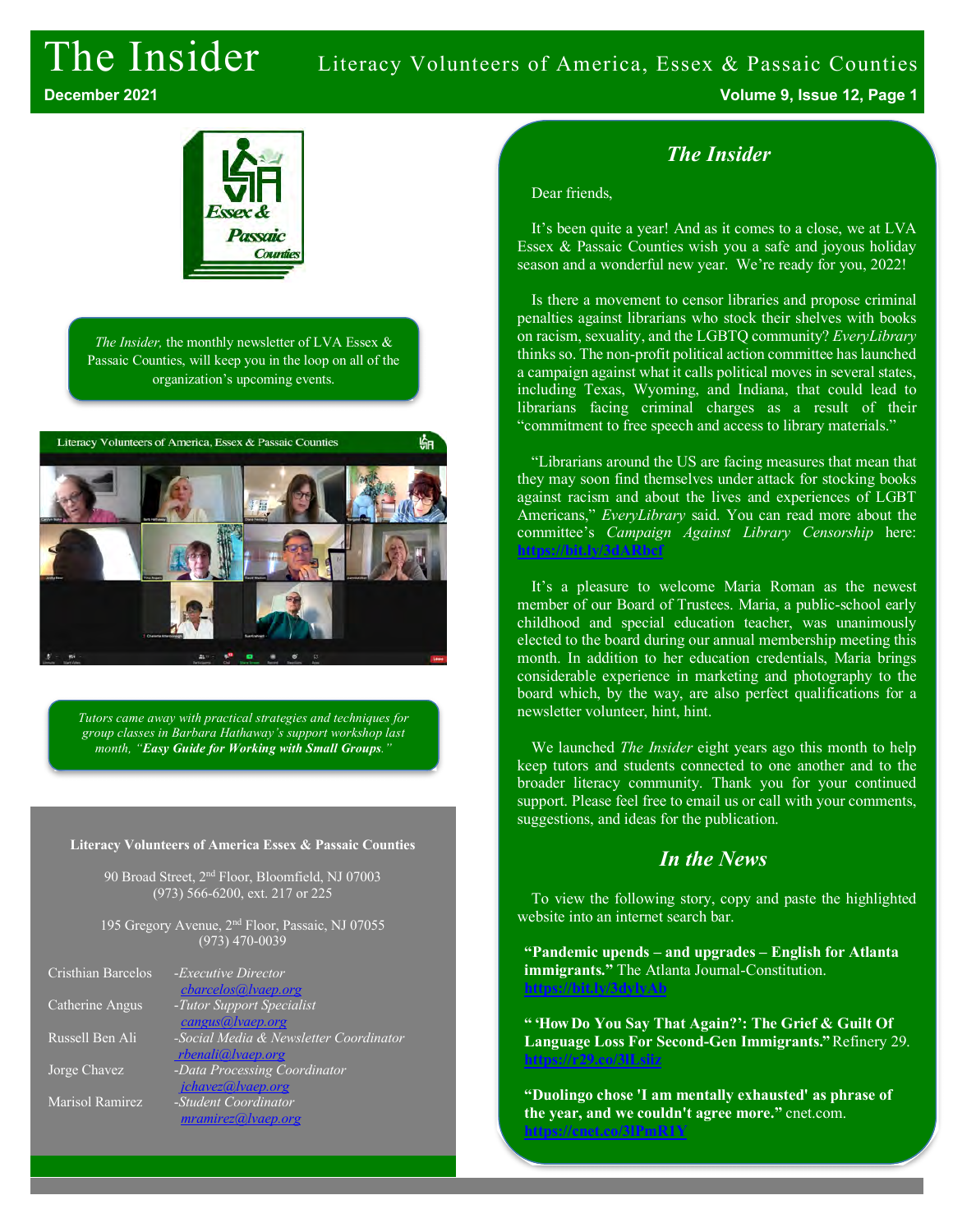

*Nydia, a student from Guatemala, studies English online with two tutors and is enrolled in a GED prep program.* 

#### **Tutor Training Workshops**

**Online Training,** by Barbara Hathaway Platform: Zoom Tuesdays, 6 - 8 pm January 11, 18, 25, February 1, & 8, 2022

# **Tutor Support Workshops**

**"How Understanding Personality Can Improve Your Tutoring,"** with Stephanie Mazzeo-Caputo Platform: Google Meet Tuesday, December 14, 2021 11:00 am - 12:30 pm

**"Teaching Reading Comprehension Skills Through Effective Questioning,"** With Catherine Mitch Platform: Google Meet Tuesday, January 18, 2022 12:30 am – 2:00 pm

#### **Monthly Coffee Hour with Tutors**

with Catherine Angus Thursday, January 6, 2022 at 4 pm

**http://www.lvaep.org/workshops.html**

# *Getting to Know Us*

#### **Nydia, LVA student**

It's been a long road for Nydia, one that's passed through the hard scrabble factories of her native Guatemala City where she labored to produce casual clothing for Old Navy and Gap stores, and tuxedos for an upscale men's clothier.

She landed in New Jersey where she now cleans the homes and offices of three doctors who sought her services. That's also pretty physical but, as Nydia proudly puts it, "I work for myself."

Before going it on her own, Nydia worked in hotel housekeeping for six years, then cleaned houses and offices for a private company.

Outside of work, there were classes to attend, two cats to care for, a calico named Ginger and a tuxedo called Oreo, and two U.S.-born daughters to raise. The eldest, a 12-year-old, has managed to learn Spanish; the youngest, a 9-year-old, refuses to, despite Nydia's best efforts.

"All the time, my youngest daughter says 'I don't need to speak in Spanish. I don't want to learn,' " Nydia said. "But if I speak just English with them they won't learn Spanish. My point is if they have the opportunity to speak two languages it will be better for them."

The third-born of 10 children, Nydia was mainly raised by her grandfathers and dropped out of school in the sixth grade when her family could not meet the new school fees. "They didn't have a lot of money to give me for school," she explained.

But she's not finished with her education. In the states, she's taken several ESL classes and is now enrolled in a GED prep program. She joined LVA three ago and studies with two tutors via Zoom or Google Meet video platforms.

"She's persistent," said Katherine Andersen, one of Nydia's tutors. "I would say that she's very engaged, she comprehends very well, and has good reading comprehension skills."

Nydia likes to walk, bike, practice typing, and watch English language movies and language instruction videos on YouTube in her spare time.

#### *Literacy opens a wide door to life. Help us keep that door open with your donation!*

*Thanks in large part to you, we are able to aid hundreds of students each year. Please continue your efforts to improve the lives of others by giving the gift of literacy. You can contribute by mailing us a check or through our website @:* **http://www.lvaep.org/donate.html**

*or by mailing us a check.*